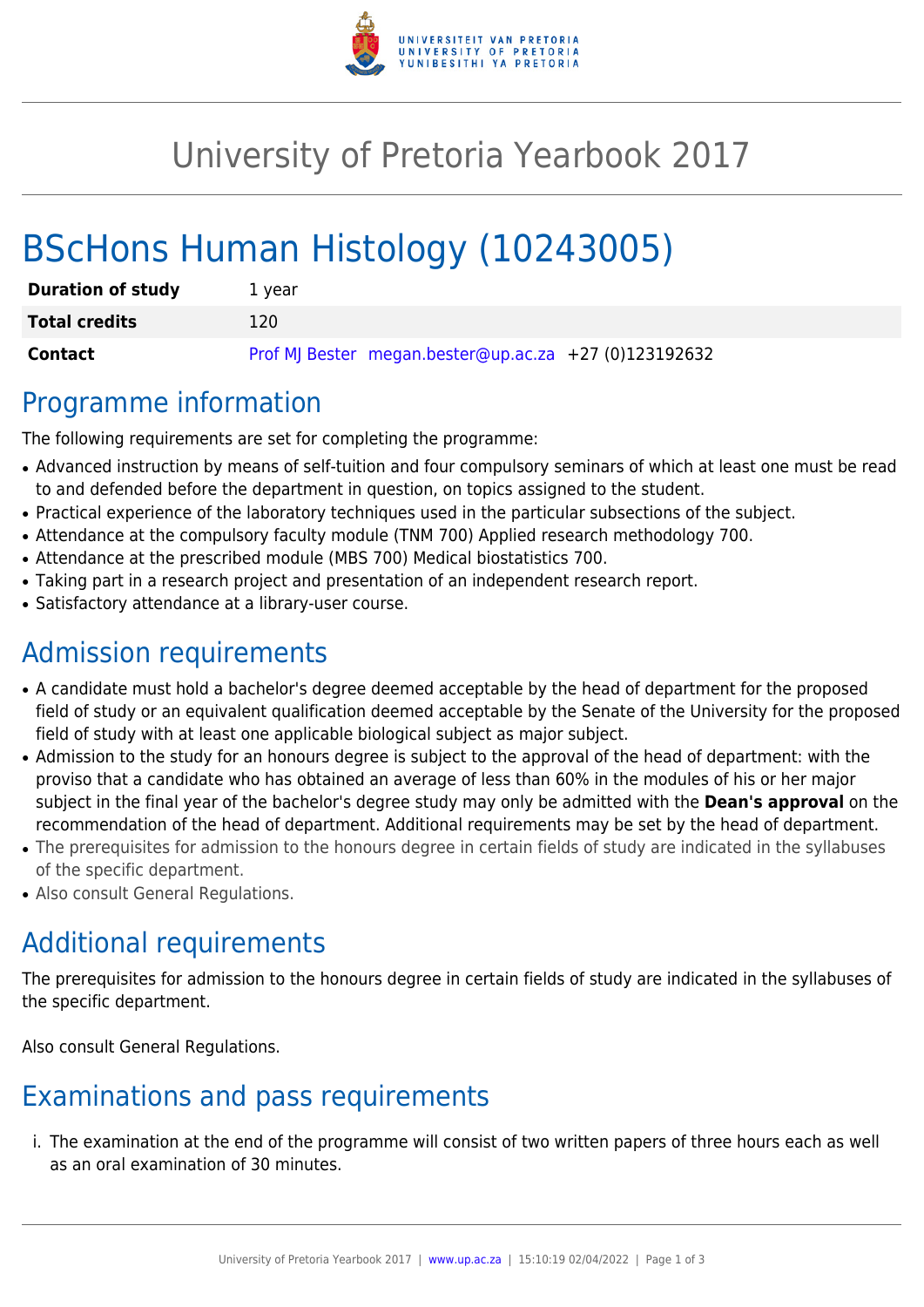

- ii. For the field of specialisation Medical Physics, one examination of three hours is required in each of the theoretical modules. The mark awarded to the practical work will also be taken into account when the final mark is calculated.
- iii. The maximum period for completion of the honours degree, is two years in the case of full-time students and three years in the case of part-time students. In exceptional circumstances, a student may apply, in writing, to the head of department for an extension of the period of study.
- iv. To comply with the pass requirements for the degree, a student must obtain a final mark of at least 50% in each division as indicated, as well as a pass mark of at least 50% for the essay/work assignment (if applicable). The stipulations regarding pass requirements for dissertations in the General Regulations apply mutatis mutandis to essays.

### Pass with distinction

The degree is conferred with distinction on a student who has obtained an average of at least 75% in the examination (written, oral, practical, etc).